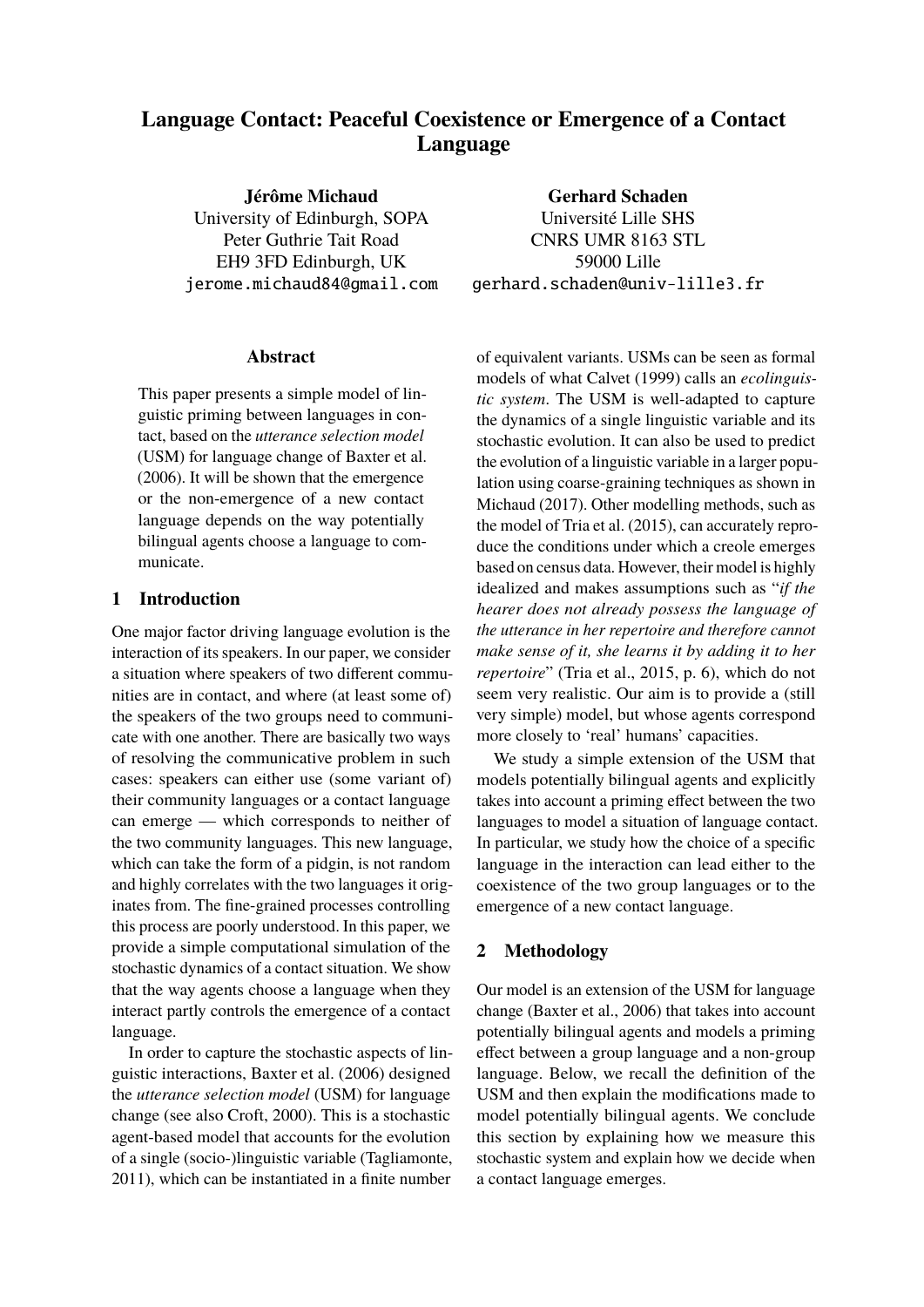#### **2.1 The standard USM**

The USM models the evolution of the usage frequency of a linguistic variable with *V* equivalent variants. The probability distribution over the different variants of an agent *i* is represented by the vector  $\mathbf{x}^{(i)}$ , where a component  $x_v^{(i)}$  represents the probability/frequency with which agent *i* uses variant v.



Figure 1: Structure of the USM interaction. On the chosen edge, the agents use their usage frequency vector  $x$  to produce an utterance  $u$  through the process  $U$ , which depend on the matrix  $M$ . The utterances are then used to update the internal beliefs depending on the parameters *h* and λ (see below).

In order to communicate, an agent *i* produces an utterance  $u^{(i)}$  of length *L* from a production process  $\mathcal{U}(u := \mathcal{U}x)$ . The process  $\mathcal{U}$  is defined by

$$
\mathcal{U}x = \frac{1}{L}M\text{Multi}(L, x),\tag{1}
$$

where *M* is a matrix representing production errors or innovations and Multi $(L, x)$  is a vector counting the outcome of *L* multinomially sampled variables.

During an interaction, two connected agents are randomly selected. Then, they both produce an utterance  $\boldsymbol{u}$  and update their usage frequency distribution  $x$  by

$$
\boldsymbol{x}^{(i),\text{new}} = \boldsymbol{x}^{(i),\text{old}} + \delta \boldsymbol{x}^{(i)},\tag{2}
$$

where the increment  $\delta x^{(i)}$  is defined by

$$
\delta x^{(i)} = \lambda [(1-h)u^{(i)} + hu^{(j)} - x^{(i),\text{old}}], \quad (3)
$$

where  $\lambda$  is a usually small learning parameter and the attention parameter *h* controls the relative importance of the utterance  $\mathbf{u}^{(j)}$  of the other agents with respect to her own utterance  $\boldsymbol{u}^{(i)}$ . The presence of u (i) accounts for a *self-monitoring* process and the presence of  $\mathbf{u}^{(j)}$  accounts for an *accommodation* process. This learning rule assumes communicative success.<sup>1</sup>

The USM has been used to study the conditions under which a consensus can be achieved in a population (Baxter et al., 2006; Michaud, 2017). It has been applied to test the hypothesis of Trudgill about the emergence of New Zealand English (Baxter et al., 2009) and to test under which conditions the time series of usage frequency of an innovative variant takes the form of an S-shaped curve (Blythe and Croft, 2012).

## **2.2 Bilingual agents, social structure and priming**

In order to model a language contact situation, the USM needs to take into account the possibility that agents become bilingual. We assume that each agent belongs to a group labelled by capital letters  $(A, B, \ldots)$  and every agent knows the group membership of every other agents. An agent belonging to some group *Y* is able to represent two languages and we denote the corresponding frequency vectors  $x<sub>Y</sub>$  for the group language *Y* and  $x<sub>\bar{Y}</sub>$  for the non-group language  $\bar{Y}$ . With this modification, the utterance production and learning rules have to be adapted.

During an interaction, if two agents belong to the same group, they interact as usual using the standard USM production and learning rules. If the two agents belong to different groups, we consider two scenarios:

- **Scenario 1: Symmetric adaptation** When two agents of different groups interact, they both adapt to the other agent. For example if agent *i* of group *A* and agent *j* of group *B* interact, they both use their non-group language, i.e.  $\bar{A}$ and  $\bar{B}$ , respectively.
- **Scenario 2: Unilateral adaptation** When two agents of different groups interact, *for each interaction* they randomly choose a group language to use, either *A* (with probability *p*) or *B* (with probability  $1 - p$ ), and the agent who doesn't know the language uses his non-group language. For example, if agent *i* belongs to group *A* and agent *j* belongs to group *B*, then one language is chosen randomly, say language of group *A*, then agent *i* uses her group language and *j* her non-group language  $\bar{B}$ .

When an agent uses her group language, her knowledge of the language is assumed to be perfect and she uses the corresponding frequency vector. However,

<sup>1</sup>One way of interpreting this is to assume that the context and non-verbal communication provide sufficient clues for the interpretation.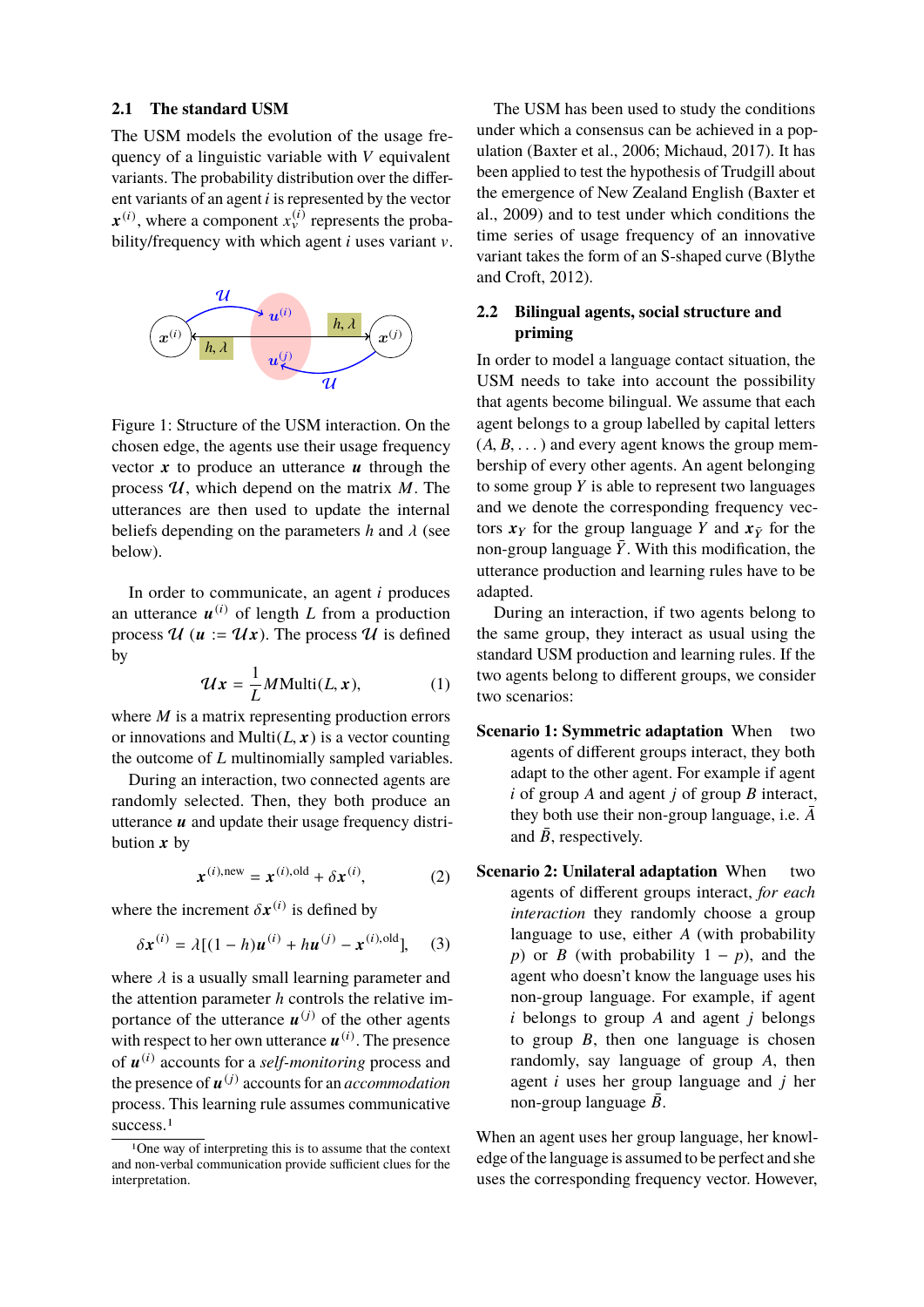when an agent needs to use a non-group language, her knowledge is only partial and the non-group language is primed by the group language. This priming is implemented by the rule that whenever a non-group language has to be used, instead of using the frequency vector  $x_{\overline{A}}$  purely, the group language frequencies modifies the distribution through

$$
\mathbf{x}_{\bar{A},\text{eff}} = (1 - \rho)\mathbf{x}_{\bar{A}} + \rho \mathbf{x}_A. \tag{4}
$$

The priming parameter  $\rho$  models the degree of mixing between languages *A* and  $\overline{A}$ . If  $\rho = 0$ , then there is no priming and the effective frequency vector boils down to  $x_{\bar{A}}$  and if  $\rho = 1$ , then priming is total and the effective frequency distribution  $x_{\bar{A} \text{ eff}} = x_A$ . In the production rule (1), it is the effective frequency vector  $x_{\bar{A},\text{eff}}$  that is sampled. The learning rule (2) is the same but is only applied to the languages associated with the interaction.

The social structure used in our model is made of two random regular graphs of degree 3, containing 20 agents each, connected with each other by 5 connexions, see Fig. 2. The agents situated at an end of an intergroup connexion are the potentially bilingual agents, the other agents are monolingual, since they never use their non-group language.



Figure 2: Illustration of the social structure. In the figure the groups have 10 agents instead of 20; red links are intergroup links.

#### **2.3 Measuring the outcome of simulations**

We measure the outcome of the simulation by computing Pearson's correlation coefficient between the time series of the averaged use of a language by each group. Note that the non-group languages are only used by agents with intergroup connexions and only these agents are updating their non-group language and can, therefore, become bilinguals.

We introduce the following notation:  $r_{XY}$  correlation between language *X* of group A and language *Y* of group B, illustrated in Fig. 3. If  $r_{XY}$  is close to 1, then the two languages can be considered



Figure 3: Illustration of the correlation coefficients between the different languages of the two groups.

as being the same. If  $r_{XY}$  is close to 0, the two languages are independent. For medium values of  $r_{XY}$  the languages are different but correlated.

# **3 Results**

For the simulation of the two scenarios, we used the network topology discussed in Sec. 2.2 and illustrated in Fig. 2. The parameters are  $N = 40$ agents with 5 intergroup connexions, the number of variants is  $V = 3$ , and the utterance length is  $L = 2$ . The learning parameter  $\lambda = 0.1$  and the attention parameter  $h = 0.5$ . The matrix *M* used to simulate errors and innovations is of the form

$$
M = \begin{bmatrix} 1-q & 0 & q \\ q & 1-q & 0 \\ 0 & q & 1-q \end{bmatrix},
$$
 (5)

where  $q = 3 \times 10^{-4}$ . The structure of this matrix is such that the innovations are ordered and variant 1 can only be transformed into variant 2, but not into variant 3, and similarly for the other variants. The pattern of mutation/innovation should be read columnwise. The simulations have been performed for  $T = 5000$  full network updates and the priming parameter  $\rho$  is varied.

In Scenario 1, two interacting agents of different groups used their non-group language. Results are displayed in Fig. 4 and we observe that the correlation between  $x_A$  and  $x_B$  ( $r_{AB}$ ) is close to zero for all values of the priming parameter  $\rho$ ; the correlation between  $x_{\bar{A}}$  and  $x_{\bar{B}}$  ( $r_{\bar{A}\bar{B}}$ ) is close to one for all values of the priming parameter  $\rho$ ; the other correlation coefficients grow from 0 to about 0.7 when  $\rho$  is increased. From these results, one can conclude that there are three languages in these settings, the language of group A, the language of group B, and a new contact language  $\overline{A} = \overline{B}$  partly correlated with both languages.

In Scenario 2, when two agents of different groups interact, at each interaction, they choose language A with probability *p* and language *B*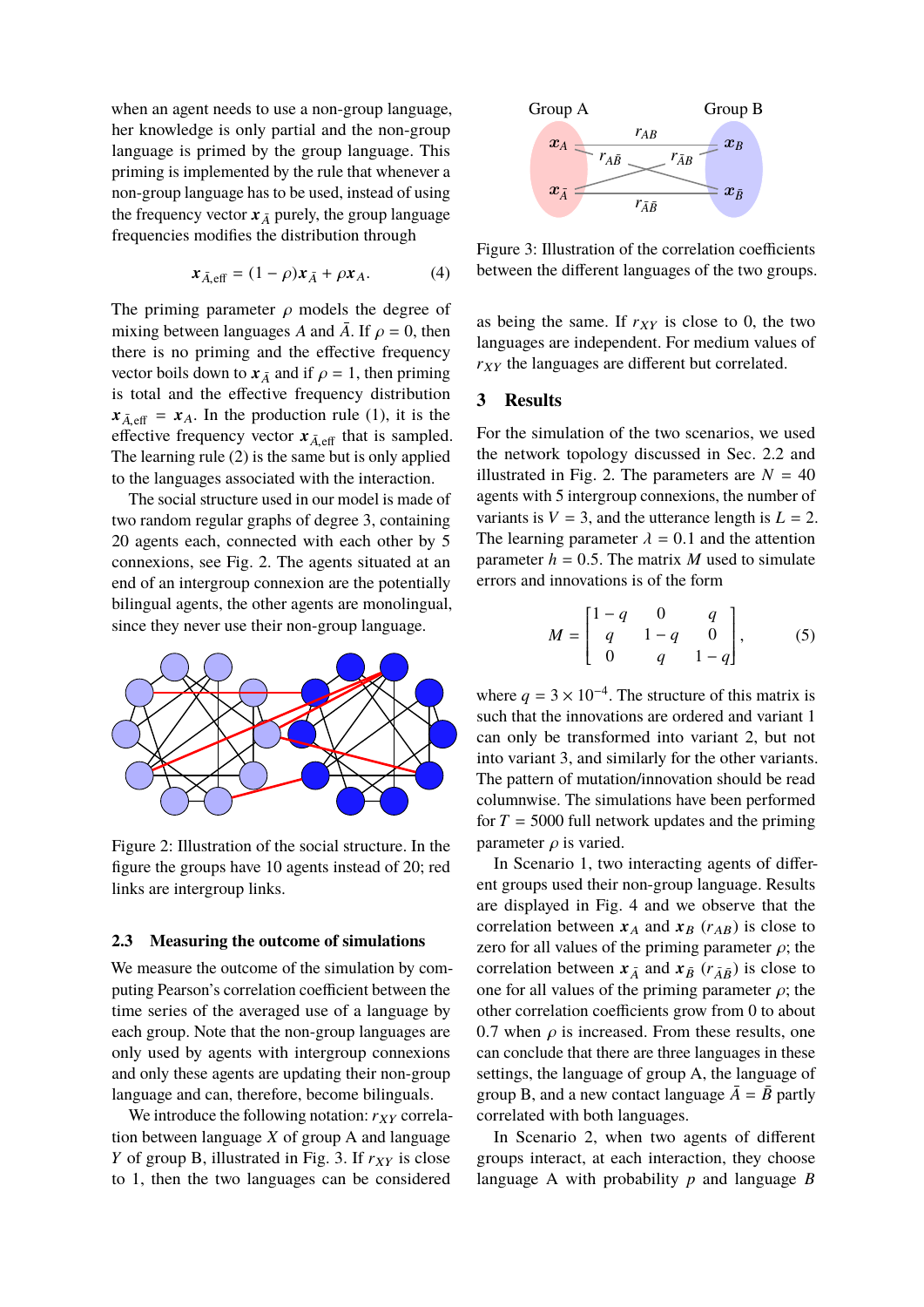

Figure 4: Scenario 1: Emergence of a contact language. The 3 groups of curves represent the different languages.



Figure 5: Scenario 2: No emergence of a contact language. The 2 groups of curves represent the different languages merging for high  $\rho$ .

with probability  $1 - p$ . Here  $p = 0.5$  and the two languages are equivalent. Results are displayed in Fig. 5 and we observe that  $r_{\bar{A}\bar{B}}$  and  $r_{\bar{A}B}$  are close to one for all values of  $\rho$  and the other correlation coefficients increase from zero to one as  $\rho$  increases. In this situation, there are only two languages present, the two group languages. When  $\rho$  is large enough, the two languages converge to the same language and there is a single language remaining.

### **4 Discussion**

We have shown that the decision of which language to use has an important impact on the outcome of the simulation, and can lead either to the emergence of a contact language, or to the stable cohabitation of the two group languages. Compared to the naming game model of Tria et al. (2015), the agents of our model do not instantaneously learn or forget a language but gradually adapt their behaviour. As a result, the emergence of a contact language, or absence thereof, is more gradual and better accounts for the influence of the stance that agents take during intergroup communication.

Our model makes a number of idealising assumptions. First of all, we assume that there is no reason to choose one language rather than the other for intergroup communication — which implies the absence of any hierarchy between the languages (or groups). This is probably a rather rare setting in the wild. There are different degrees of divergence from this configuration: instead of a perfectly symmetric situation with a probability  $p = 0.5$  for using each language, there may be a different *p* tilted towards one group language. In extreme cases, if  $p = 1$ or 0, or when the priming parameter  $\rho = 1$ , the agents of one group do not adapt to the language of the other group at all. Therefore, their group language will always be used, forcing the agents of the other group to adapt. Furthermore, in our model, the preferences and attitudes of the agents as well as the network structures do not evolve over time (bilinguals cannot switch group allegiance, etc.).

That being said, in which circumstances of reallife language contact would we expect the two scenarios we have considered to arise? Notice first that the asymmetric scenario should have a lower cognitive cost than the symmetric one, since only one agent in an intergroup interaction needs to adapt his behaviour, whereas scenario 1 requires both agents to do so. Using this argument, scenario 2 should be preferred overall and no contact language should emerge. One can also argue that an asymmetric scenario will take longer to reach a consensus through the population. As a consequence, if the pressure for communication is strong enough, the more costly, but more rapidely converging scenario 1 would be preferred and a contact language is likely to emerge. The additional cognitive cost of a symmetric adaptation should be partly compensated by the fact that contact languages are usually simpler than fully-fledged languages.

To conclude, scenario 1 is expected if communication pressure is strong and the group languages are unrelated. Otherwise, we expect scenario 2. This is consistent with the conclusions of Tria et al. (2015) concerning the influence of population structure on communicative needs and creole-formation.